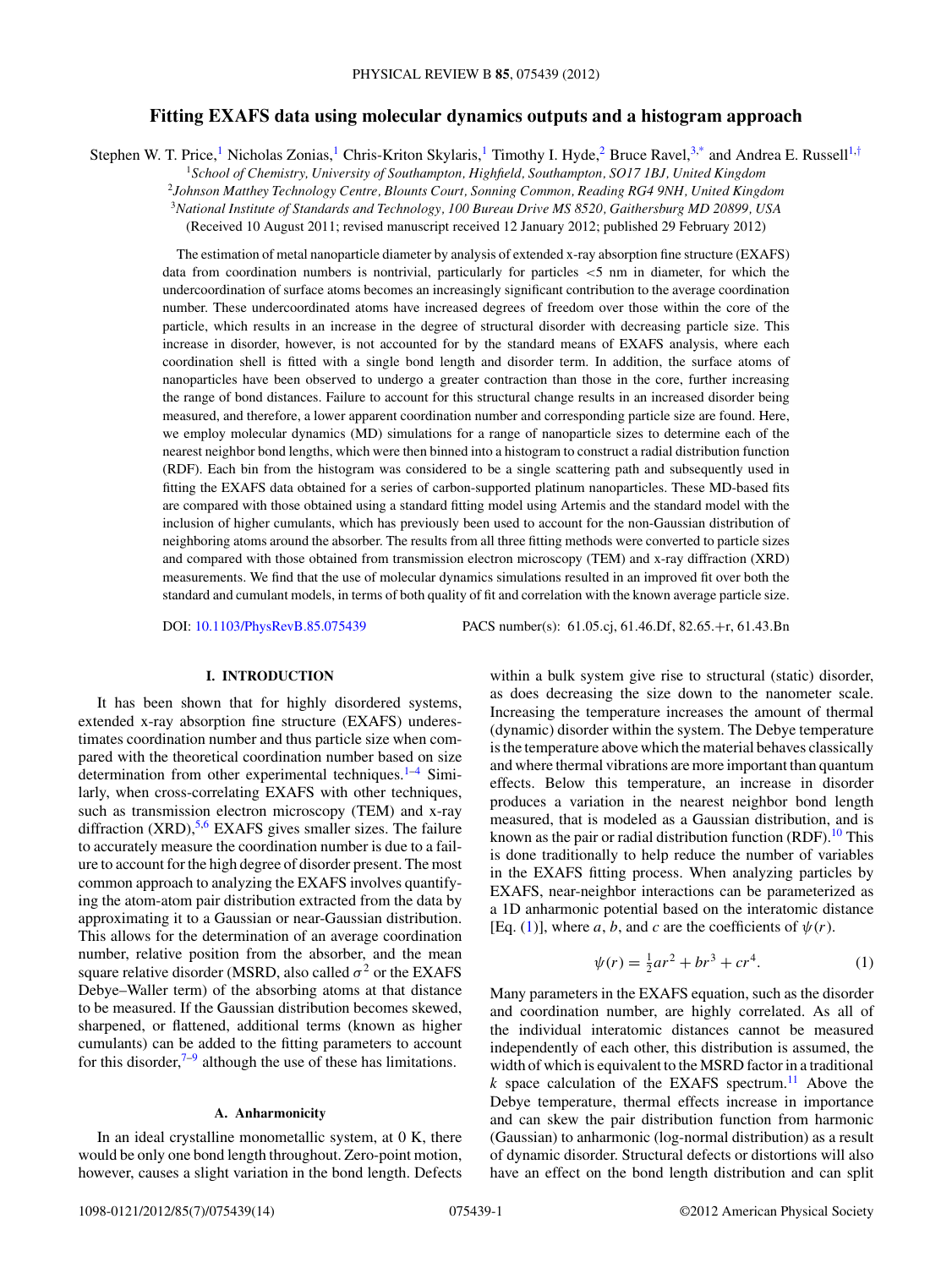<span id="page-1-0"></span>the single distribution into a bi- or even trimodal distribution. One significant example of this for nanoparticles is the case of surface atoms. Surface atoms behave differently from core atoms as they are only partially coordinated and so are not constrained to stay close to their nominal lattice positions. This can result in a contraction of surface atoms towards the core to minimize the surface energy, which is true both for bulk materials<sup>12</sup> and nanoparticles.<sup>[13](#page-12-0)</sup> These termination effects are present in both the bond length distribution and the disorder, $13$  as surface atoms rearrange to reduce the surface energy, whether by smoothing electron density $14$  or a change in the metal-metal bond, $15$  and can be likened to surface tension. For bulk materials, this surface effect is negligible as the bulk contribution dominates.

With nanoparticles below 5 nm, the proportion of surface atoms is approximately 25%, rising to over 75% below 2 nm, and therefore they contribute significantly to the average bond length as well as being increasingly dominant in the EXAFS signal. With many of the atoms shifted towards shorter bond distances (surface), but the core atoms remaining (more or less) as they were, the radial distribution function will move away from a Gaussian distribution towards a multimodal distribution as a result of structural disorder. The assumption of a Gaussian distribution in the standard EXAFS model breaks down in systems with high disorder, whether through thermal effects or size effects. This results in errors in bond lengths, coordination numbers, and disorder terms. $1,11,16,17$  This is a limitation of the technique, as in disordered systems these errors tend to be exaggerated, resulting in particles appearing smaller than they are in reality, manifest by lower average coordination numbers than would be predicted by the true particle size.

#### **B. Cumulant expansions**

An early approach to compensate for anharmonicity in EXAFS was to introduce higher-order cumulants into the analysis. Initially developed in 1983 by Bunker $^{18}$  $^{18}$  $^{18}$  and implemented as the log ratio method, the introduction of higher cumulants provided a means to address this problem of a non-Gaussian distribution. Cumulant expansions are written in terms of moments of the anharmonic potential  $\psi(r)$  [Eq. [\(1\)](#page-0-0)] and evaluated in terms of *a*, *b*, and *c*; these being the parameters used to determine the fit. The cumulants are written as:

$$
\Delta R = C_1 \approx \frac{-3bk_B T}{a^2} \left[ 1 + \frac{k_B T}{a^2} \left( \frac{45b^2}{a} - 32c \right) \right], \tag{2}
$$

$$
\sigma^2 = C_2 \approx \frac{k_B T}{a} \left[ 1 + \frac{k_B T}{a^2} \left( \frac{36b^2}{a} - 12c \right) \right],\qquad(3)
$$

$$
C_3 \approx \frac{-6b(k_BT)^2}{a^3} \left[ 1 + \frac{k_BT}{a^2} \left( \frac{144b^2}{a} - 84c \right) \right], \quad (4)
$$

$$
C_4 \approx \frac{(k_B T)^3}{a^4} \left[ \frac{108b^2}{a} - 24c \right].
$$
 (5)

The first cumulant  $C_1$  [Eq. (2)] relates to the mean value of the interatomic distance  $(R)$ , and the second cumulant  $C_2$  [Eq. (3)] to its variance (that is the Debye–Waller term  $\sigma^2$ ). Normally only the first two cumulants are used, as they are significant for small degrees of disorder,  $\frac{10}{10}$  $\frac{10}{10}$  $\frac{10}{10}$  and if none of the higher-order cumulants values are nonzero, the distribution is Gaussian. In



FIG. 1. (Color online) Schematic of effect of (a) third cumulants,  $(C_3, \text{red}/\text{dark gray})$  and (b) fourth cumulants  $(C_4, \text{red}/\text{dark gray})$  on a Gaussian distribution (blue/gray) with variance  $C_2$ .

highly disordered systems, like the nanoparticles studied in this work, the disorder is non-Gaussian, and so higher-order cumulants are nonzero. The third cumulant  $C_3$  [Eq. (4)] measures the asymmetry of the radial distribution function with respect to a Gaussian distribution [Fig.  $1(a)$ ], giving rise to a change in the average interatomic distance measured. If a positive  $C_3$  is measured, the distance measured without its inclusion was an underestimate and vice versa. The fourth cumulant *C*<sup>4</sup> [Eq. (5)] measures the symmetric sharpening and flattening of the radial distribution peak  $[Fig. 1(b)]$ , which is related to the coordination number and Debye–Waller term. The inclusion of a positive  $C_4$  will give a larger coordination number than without and reduce the error associated with it by up to 40%.<sup>[7](#page-12-0)</sup>

Low-temperature measurements, in particular below the Debye temperature of a material, reduce the dynamic disorder in the system, reducing the effect of the anharmonic contribution, $10$  notably from the undercoordinated surface atoms. For bulk systems, this can be enough to give an accurate value of the coordination number and disorder. Complications arise due to the fact that the Debye temperature of very small particles can differ from the known bulk values.<sup>1</sup> Consequently, measurements must be taken at as low a temperature as possible to ensure the system is below its Debye temperature. With the dynamic disorder greatly reduced, that which is left is structural disorder due to any termination effects brought about by the size of the particles.

#### **C. Molecular dynamic studies of EXAFS**

The inputs for both standard and cumulant EXAFS fitting of metallic particles are based on a bulk crystalline lattice where anharmonic thermal motion and surface termination effects are negligible. In nano-sized systems, there is a need for the correct treatment of the distribution of neighbors to account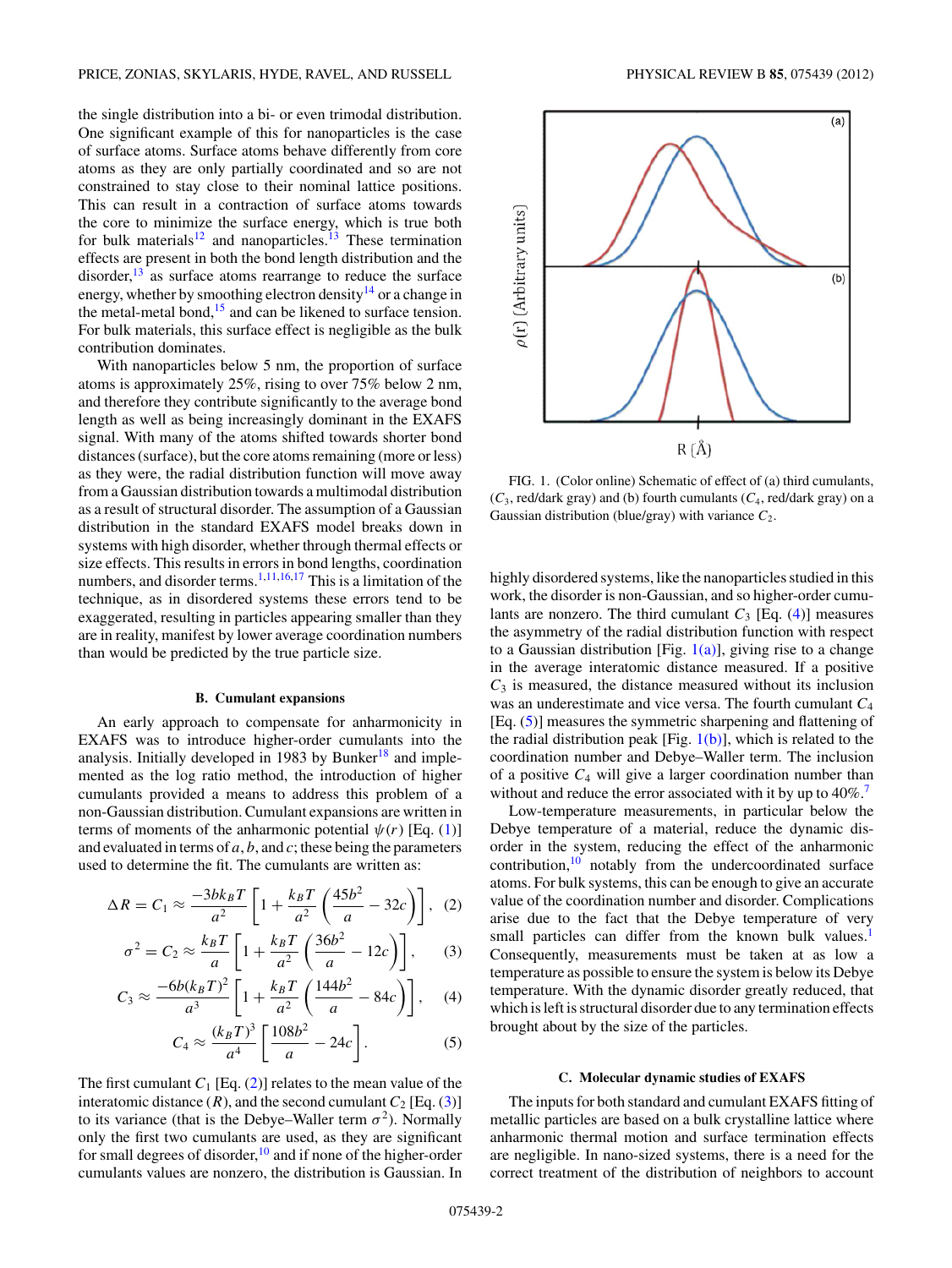for the effects of the increasingly high proportion of disordered surface atoms with decreasing particle size.<sup>[19](#page-12-0)</sup>

The standard and cumulant models fit a single distribution for each coordination shell. If the contributions from surface bonds are different enough from the core, the distribution will become bimodal, and any attempt to fit a single peak over the split distribution will result in the introduction of systematic errors. A cumulant expansion which stops at either the second or fourth term introduces substantial systematic error into the fitting results due to the fact that the second or fourth term expansion is an inadequate approximation of the true distribution function. Molecular dynamics offers a mechanism for better approximating this distribution in the EXAFS analysis.

Much prior work has addressed the accurate determination of coordination number from EXAFS, looking at the relationship between surface atom anharmonicity and particle geometry. $20-23$  These theoretical studies clearly demonstrate the difference in radial position and intensity of each nearest neighbor shell as a function of the particle geometries modeled, yet still focused on an even distribution of bond lengths from the core to the surface with no contraction or other termination effects being accounted for.

Work has been reported where MD has been used to simulate the EXAFS, and the results compared to real structural data such as that by Okamoto<sup>20</sup> and Gilbert *et al*.,<sup>[24,25](#page-13-0)</sup> although only a few previous studies have attempted to use MD to more accurately determine average coordination number from  $EXAFS<sup>2,3</sup>$  $EXAFS<sup>2,3</sup>$  $EXAFS<sup>2,3</sup>$  The disorder modeled in these systems, however, still remained a single pseudo-Gaussian distribution, unlike that reported here. Studies by Clausen *et al.* on nanoparticles below 5 nm in diameter have been largely theoretical, although work has been done on larger particles. $2,3,17$  Of the previous studies combining MD with EXAFS, all have been for data collected at high temperature, and so dynamic disorder dominates any fine structural disorder. As such, the disorder is pseudo-Gaussian and can be modeled using higher cumulants to account for small degrees of asymmetry within the distribution, an approach that also works well for disordered radial distributions in liquids.<sup>9,18[,26](#page-13-0)</sup> Below 3 nm, the disorder is significantly non-Gaussian, and so the use of higher cumulants will fail to accurately address the problem. Applying the structural information obtained from MD to real EXAFS data is needed to determine if the non-Gaussian nature of the disorder has a significant effect on the EXAFS fit and to assess the validity of the assumption of a symmetrical distribution of bond lengths.

Most recently Yevick and Frenkel<sup>[27](#page-13-0)</sup> have simulated increasing the degree of surface disorder on a small metallic cluster and how this affects the RDF. As in this work, they investigated the assumption of bulklike disorder and a symmetric bond length distribution, although as with the majority of previous studies, their work was purely theoretical. One other important difference is that their work is based on a radial distortion model, multiplying the distance of each atom from the center of the cluster by a distortion function rather than the molecular dynamic modeling performed in this work.

The amount of information in the MD output used as the EXAFS fitting input is far larger than that in the standard analysis. The total number of atom-atom pair distances measured throughout the simulation makes direct fitting unmanageable due to the number of potential scattering paths. Previously, a histogram approach has been used effectively by Ravel *et al.* to model the bond length distribution in highly disordered bulk materials.[28,29](#page-13-0) In this approach all atom-atom pair distributions within a small range are binned into a histogram to reduce the information content of the input to a manageable size.

The work reported here compares the standard, cumulant, and molecular dynamics methods for EXAFS analysis and identifies the current limitations for each approach. Cross correlation with XRD and TEM is used as a means to evaluate the effectiveness of each approach in determining coordination number and, therefore, an estimate of particle size.

### **II. EXPERIMENTAL**

A series of supported platinum nanoparticles (10, 20, 40, and 60 wt% on a commercially available high surface area graphitic support) were supplied by the Johnson Matthey Technology Centre (Sonning Common) and characterized there using XRD and TEM-energy dispersive x-ray (TEM-EDX) techniques.

Pt  $L_{III}$  edge (11 564 eV) EXAFS data were acquired at beam line X23A2 of the National Synchrotron Light Source, USA, using a Si(311) monochromator. The samples were prepared as boron nitride pellets and reduced under flowing  $H_2$  for 30 min. Spectra were acquired in transmission mode using 20% Ar/80% N<sub>2</sub>-filled ion chambers at temperatures from 20 to 300 K.

The XRD analysis used a Bruker AXS D8 Advance diffractometer with an Ni-filtered Cu K*α* x-ray source. X-ray diffration patterns were collected over a scan range of 10 to 140 $\degree$  2 $\Theta$  with a 0.022 $\degree$  step size at a scan rate of 0.264 $\degree$  2 $\Theta$ per minute.

Powder samples for TEM-EDX were crushed between two glass slides and samples positioned onto a lacey carbon-coated copper finder grid with the aid of a micromanipulator. The samples were examined for particle size analysis in a Tecnai F20 transmission electron microscope. Both bright field and high-resolution electron microscopy modes were used.

Classical molecular dynamics (MD) simulations have been performed on several Pt cluster sizes using the DL POLY 2.0 software package. $30$  The starting configurations consisted of 55, 177, 381, and 767 atoms, representing sizes of 1.39, 1.94, 2.50, and 3.05 nm, respectively (Fig. 2). The starting configurations of the clusters were based on approximately spherical geometries, assuming a complete outer shell of atoms, and were generated using the ATOMS program, $31$  with



FIG. 2. Starting configurations of nanoparticles used for MD simulations.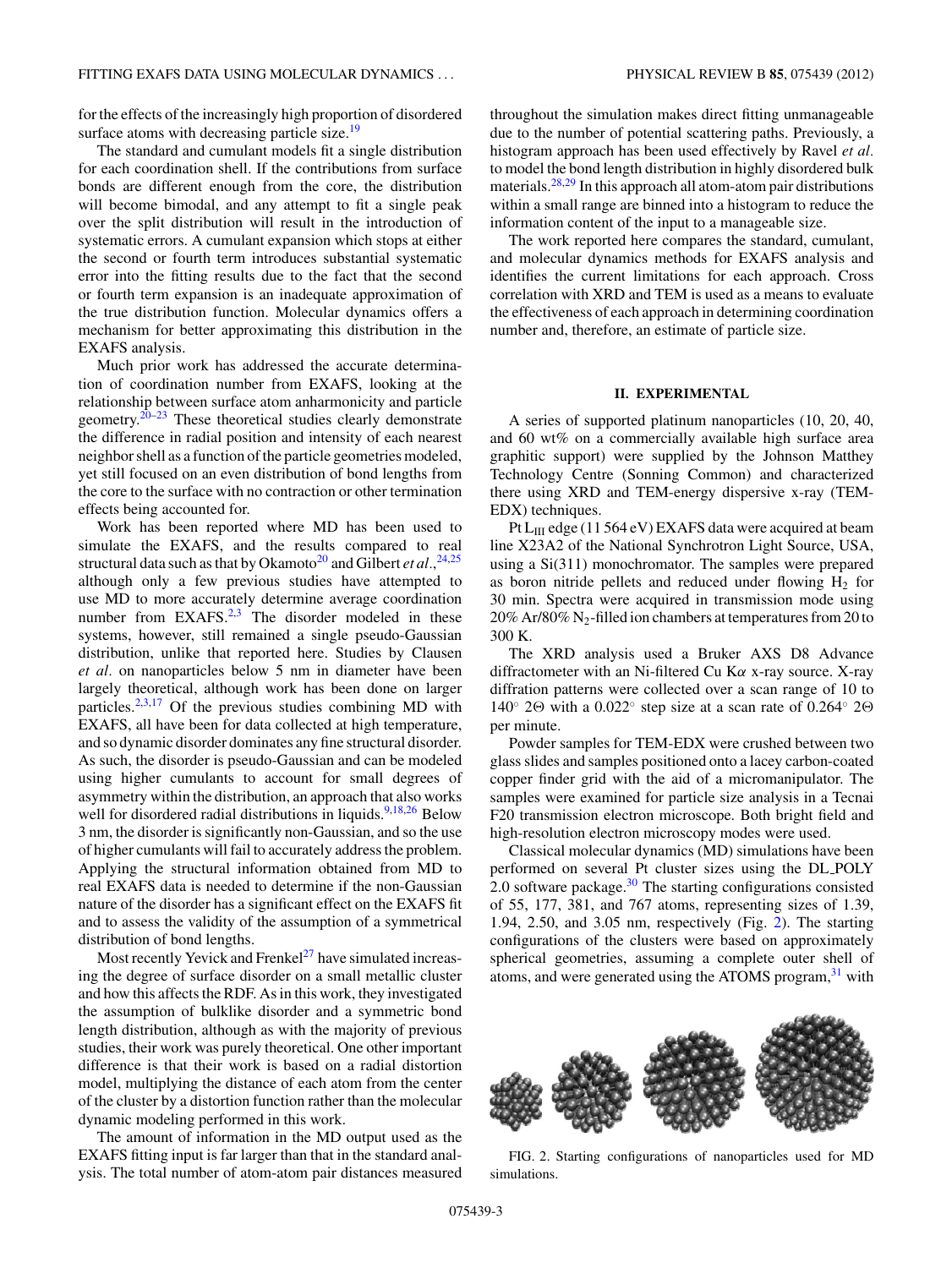Pt face-centered cubic structure and a unit cell primitive vector of 3.92 Å (1 Å  $= 100$  pm) magnitude, corresponding to the structural properties of bulk Pt.

For describing the atomic interactions, both the Gupta potential $^{32}$  $^{32}$  $^{32}$  and a Sutton–Chen potential $^{33}$  $^{33}$  $^{33}$  were used in our simulations. Each simulation was carried out within the microcanonical (NVE) ensemble, with a time step of 1 fs between every MD frame. The atomic forces and velocities were equilibrated for a period of 50 ps, after which a production calculation of 2 ns followed. Atom pair distribution data in the form of a radial distribution function (RDF) were collected over the production stage, after confirming that both the energy and temperature were stabilized. A very fine grid spacing (bins) between the collected RDF data for the generated histogram was used to provide a more representative interpretation of the bond length distribution, by taking surface termination effects into account.

Although the MD results reported in this work mainly refer to the simulations conducted with the Sutton–Chen force field, sample simulations using the Gupta potential were performed to allow comparison and validation of the reliability of the calculated results. Despite some discrepancies observed regarding the predicted MD oscillations, the structural features of any simulated system using both force fields are considered to be in good agreement with experimental data. $34$  Within this framework, RDF results were obtained from simulations conducted at 20 K.

The MD output sums up all atom pair distributions throughout the nanoparticle over the duration of the simulation. The histogram generated provides a more representative interpretation of the bond length distribution, taking surface termination effects into account.

# **III. DATA ANALYSIS**

The acquired data was processed and analyzed using the programs Athena and Artemis,<sup>35</sup> which implement the FEFF6 and IFEFFIT codes. $36,37$  The AUTOBK method<sup>38</sup> was used to isolate the *k*-space EXAFS data from the raw data, and a theoretical EXAFS signal was constructed using FEFF6. Data were collected for a Pt foil prior to the nanoparticle measurements to enable determination of the amplitude reduction factor, without which the coordination number cannot be accurately determined.<sup>[39](#page-13-0)</sup> This was found to be  $0.85 \pm 0.03$ ; all coordination numbers and subsequent results were corrected accordingly.

The EXAFS was fit up to the first coordination shell by standard means. In this work, standard analysis refers to using a bulk *fcc* structure to generate the theoretical scattering paths that FEFF calculates and that are used to fit the experimental data to theory. None of the surface termination effects or anharmonic behavior present in the nanoparticles is accounted for in this approach. Data were fit from 2 to 3.2  $\AA$  in  $R$ , 3 to 18  $\AA^{-1}$  in *k* (cryostat data) and 3 to 17  $\AA^{-1}$  (300 K data), with multiple *k* weighting. The path degeneracy was also used as a fitting parameter due to the termination effects present in nanoparticles. The other fitting parameters were an isotropic expansion coefficient  $\alpha$ , energy correction  $\Delta E_0$ , and disorder  $\sigma^2$ . The EXAFS signal contained some noise with a low *R* component that could not be removed during data processing without affecting the amplitude of the data. This resulted in a slight misfit around  $2 \text{ Å}$  in  $R$  space. Extended-xray-absorption-fine-structure-determined average particle size was based on the methods of Jentys $40$  and Benfield. $41$ 

To apply the MD approach, the raw EXAFS data were processed and fit to theory as with the standard approach, but instead of using *fcc* Pt as the structural model for the fit to the data, the output of the MD output was used. At each time step of the MD simulation, the atomic coordinates of the atoms in the cluster were analyzed, and each Pt-Pt contact distance present in the cluster was extracted. This was repeated at each time step, resulting in an ensemble consisting of the tens of thousands of Pt-Pt distances observed during the simulation. This ensemble of distances was then binned by distance into a histogram. The population of each histogram bin, then, represents the number of Pt-Pt pairs with a distance falling within that bin. The amplitudes of all histogram bins for the first coordination shell were normalized to unity. The sum of the contributions from each histogram bin, therefore, represents a single scattering atom distributed over the RDF from the MD simulation.

To compute the contribution to the EXAFS from that distribution, we began with an FEFF6 calculation on bulk Pt. This bulk Pt calculation was used to obtain a reasonable approximation of the scattering potential of the Pt atom. This computed atomic potential was used along with the distance of each bin to calculate the contribution to the EXAFS from a scatterer found at that distance. Each such contribution was weighted by the bin population. The EXAFS contribution from each histogram bin was then parameterized using the same four variables as in the standard approach; amplitude *N*, isotropic expansion coefficient  $\alpha$ , energy correction  $\Delta E_0$ , and disorder  $\sigma^2$ . A disorder term was still needed for the fits, as the simulations did not fully account for the thermal vibrations within the molecule. $34$  An energy correction parameter was retained in this model as well as in the conventional and cumulant models. Although using the same value for  $\Delta E_0$  in all fitting models might result in more precise determinations of *α*, fixing a parameter like  $\Delta E_0$  has the undesirable consequence of removing an important correlation with *α* from the fitting problem. Without reliable prior knowledge of  $\Delta E_0$ , we cannot impose this constraint without sacrificing the accuracy of the determination of  $\alpha$ . The sum of the weighted contributions from each bin represents the EXAFS signal from the entire distribution. All data were fit over a range in *R* between 2 and 3.2 Å and between 3 and 18 Å  $^{-1}$  in *k*.

The scatterers at the different distances within the histogram give rise to a much more complex phase relationship than that of a much simpler Gaussian distribution (Fig. [3\)](#page-4-0). Whilst the  $MD$  simulations do not perfectly model the nanoparticles,  $34$ they provide an improvement over the standard model, and by fitting the EXAFS data with different MD simulation outputs, a means by which to evaluate the simulations ability to model real nanoparticles also becomes available.

#### **IV. MD EXAFS**

The histogram generated by the molecular dynamics (MD) output provides a simple representation of how the standard and cumulant approaches can fail (Fig. [4\)](#page-4-0). Basing the analysis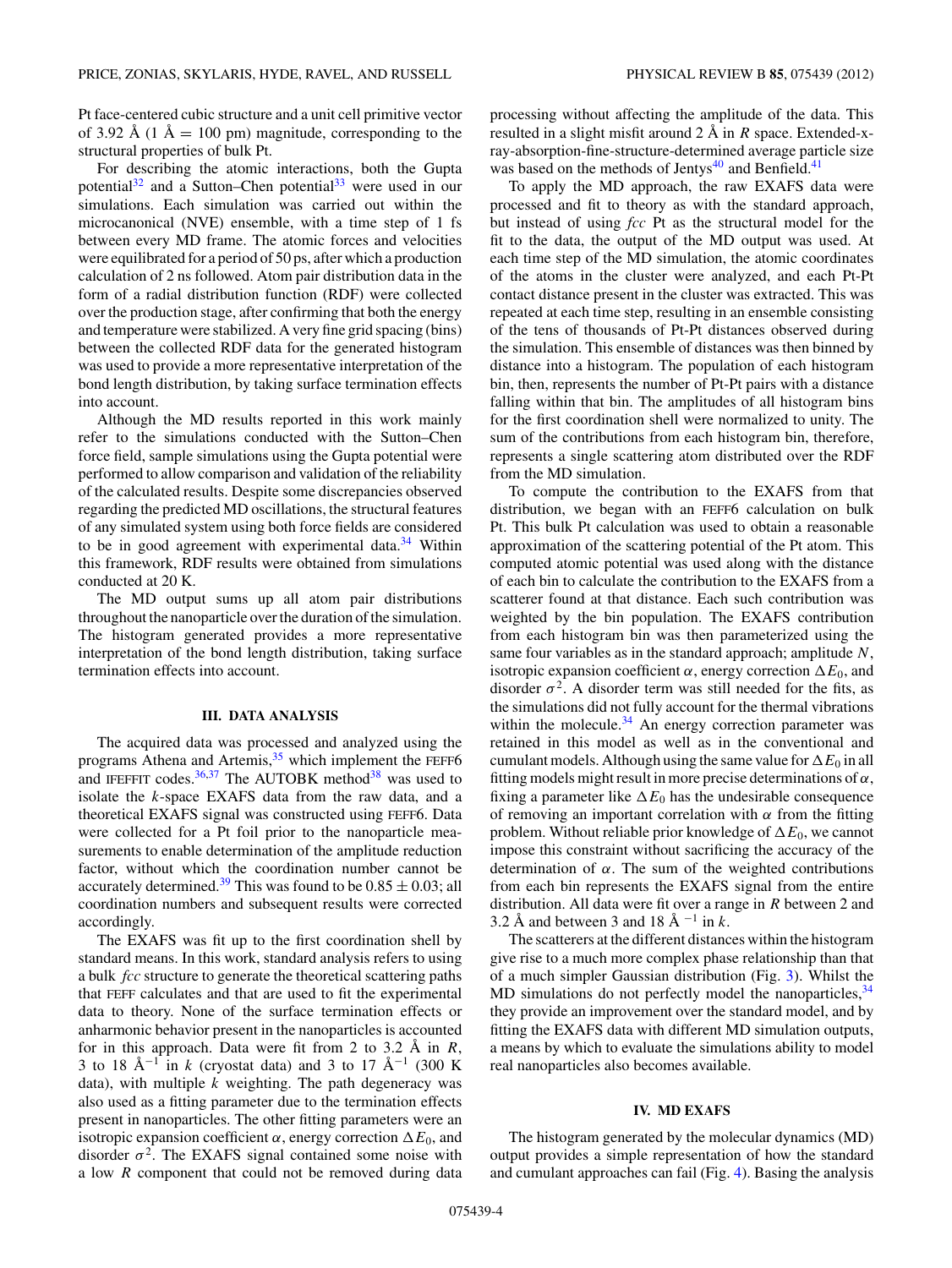<span id="page-4-0"></span>

FIG. 3. (Color online) Fourier transform of the phase relationship between scattering paths generated from RDF output from a Sutton– Chen simulation of a 381-atom Pt cluster for the first coordination shell. Black line is 40 wt% Pt/C at 20 K data, red/dark gray line is the fit using the sum of the RDF scattering path; RDF scattering paths are lower-amplitude multicolored lines with a close-up of the first shell scattering paths in inset. The fit was performed as detailed in the Data Analysis section.

on a Gaussian distribution for the case shown would introduce a significant systematic error into the analysis. In the standard model, the MSRD  $(\sigma^2)$  is used to describe the variance of the atomic displacement from the absorbing atom at distance *R*. This variance can be due to both structural disorder and thermal vibrations—averaged out over the whole structure—and is modeled by a Gaussian or near-Gaussian distribution. In nanoparticles, such as those under study here, there is no large



FIG. 4. (Color online) Sample histogram generated from Sutton– Chen MD output of a 381-atom Pt cluster at 20 K, with Gaussian fit over first shell (red/dark gray line, inset). Vertical lines represent the total bin population over a range of nearest neighbor bond distances, thereby forming a radial distribution function.



FIG. 5. Origin of nearest neighbor pair contributions to histogram in 20 K simulations; Gupta potential (—) and Sutton–Chen potential  $(\cdots).$ 

structure over which to average out, and so termination effects (surface contraction) are significant and result in a low *R* tail. Assuming the nanoparticles are nominally *fcc* in packing (as in the standard analysis model), on a very local scale, an atom pair will occasionally have an interatomic distance far larger than the standard value, i.e.  $2.772 \text{ Å}$  for Pt, giving rise to a high *R* tail. For particles  $\geq 100$  nm in diameter, these tails in the distribution are insignificant, and a Gaussian approximation for the MSRD is sufficient. For nanoparticles *<*10 nm in diameter, the lack of long-range order and large surface-area-to-volume ratio become significant, especially with regard to termination effects. This is seen in all the MD simulations run where the largest contraction in nearest neighbor distances comes from the surface shell. $13,27$  $13,27$ 

The Gaussian fit across the first shell in Fig. 4 cannot encompass all the scattering paths, as the distribution is clearly bimodal, with a large contribution to the signal at shorter-than-average bond lengths. These contributions are from nearest neighbor pairs that involve at least one edge or vertex atom (Fig. 5), and to a lesser extent, atoms on the faces of the nanoparticle surface.

As the cluster size increases, the core atom-pair contributions begin to dominate the RDF. As the number of core atoms decrease with decreasing size, the relative contributions of face and edge atoms increase. The contribution of the surface atoms to the first shell RDF is such that a single Gaussian distribution will no longer be able to accurately model the bond-length distribution in nanoparticles, highlighting the shortcomings of using a standard approach regarding EXAFS analysis of small nanoparticles. Thus, the attempts to fit a single peak over a bimodal distribution would require a larger  $\sigma^2$  term to fit across the bond length distribution and result in a smaller path degeneracy (amplitude) than is actually the case. The average of the contracted surface bond length and the core bond length throughout the nanoparticle is measureable using the standard model, although due to the possible scale of surface contraction previously reported<sup>13,[27](#page-13-0)</sup> is unlikely to be representative of either.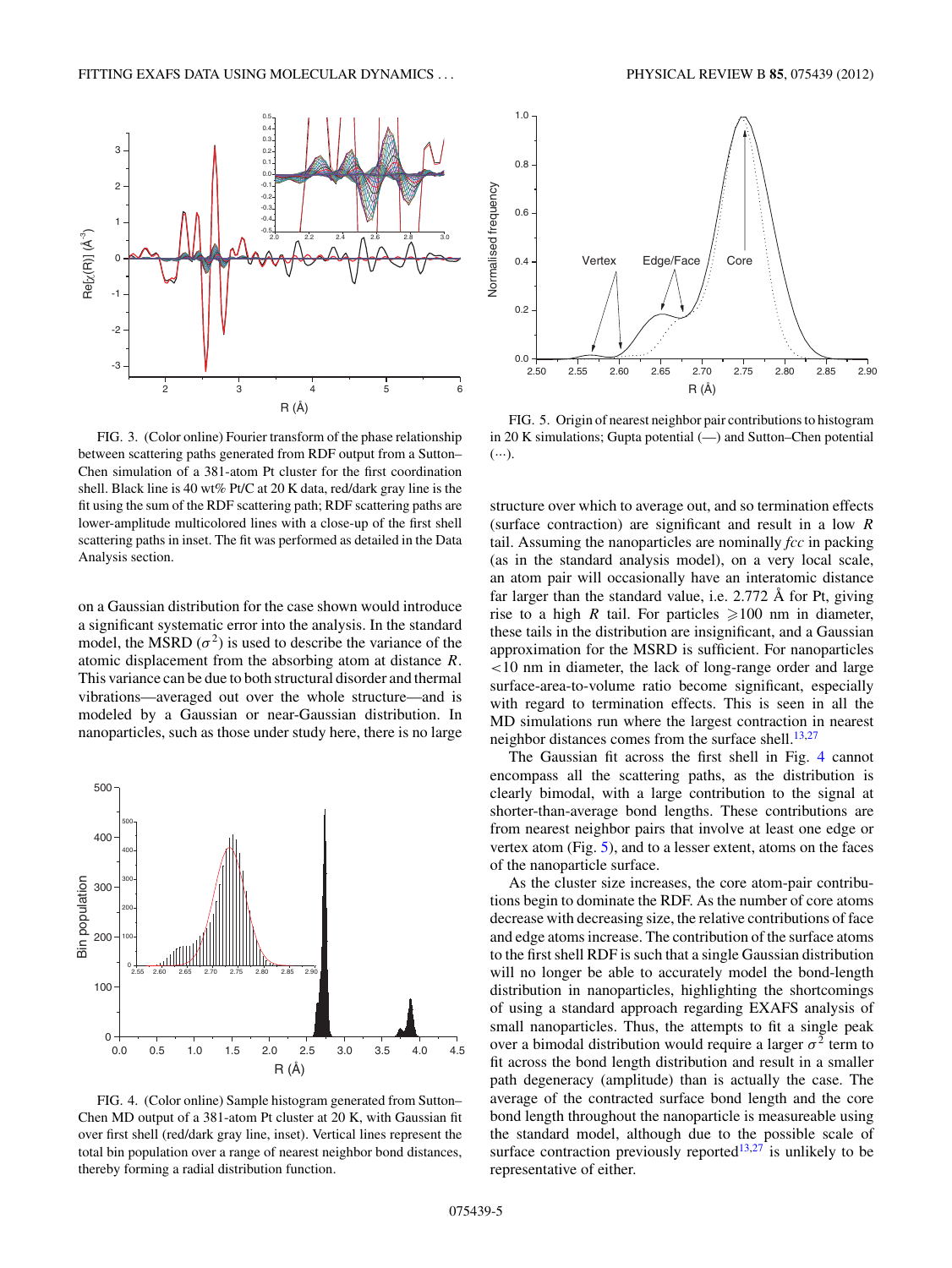<span id="page-5-0"></span>

FIG. 6. (Color online) X-ray diffration patterns of (a) 10 wt% Pt/C, (b) 20 wt% Pt/C, (c) 40 wt% Pt/C, and (d) 60 wt% Pt/C. Data is the black line, blue/medium gray line refers to cubic Pt (PDF No. 00-04-0802,  $a = 3.92$  Å), green/light gray line refers to tetragonal PtO (PDF No. 01-085-0714,  $a = 3.04$  Å,  $c = 5.34$  Å). Red/dark gray line refers to the high surface area graphitic support.

## **V. RESULTS AND DISCUSSION**

### **A. XRD**

X-ray diffraction was used to identify which phases were present in the samples and to determine crystallite size, although due to the size of the nanoparticles, the latter was for cross-correlation purposes rather than absolute size determination. X-ray diffraction patterns of the 10–60 wt% Pt/C samples are presented in Fig. 6.

The broad diffraction peak at approximately 25◦ due to the carbon support is observed in all patterns. The lowestloaded sample, 10 wt% [Fig.  $6(a)$ ], exhibits a small amount of *fcc* crystalline Pt, although this is overlaid with some poorly crystalline tetragonal platinum oxide, most probably

TABLE I. Cross correlation of average particle sizes determined by XRD, TEM, and EXAFS analyses (XRD is Rietveld determined average crystallite size). The XRD size determination was not possible for the 10-wt% sample due to very poor crystallinity. The TEM results are volume weighted, and the error reported is the standard deviation of the particle size distribution. The EXAFS particle size was determined based on the formulae of Jentys<sup>40</sup> and are the average of fits at 20, 150, and 300 K; the reported error is the variance.

|                   | Average particle size / nm |                    |                    |               |               |               |               |  |
|-------------------|----------------------------|--------------------|--------------------|---------------|---------------|---------------|---------------|--|
|                   | <b>XRD</b>                 | <b>TEM</b>         |                    |               |               | <b>EXAFS</b>  |               |  |
| Sample wt% $Pt/C$ | $D_{\text{Vol}}$           | Particles observed | $\mathrm{D_{Vol}}$ | Standard      | Cumulant      | Gupta         | Sutton–Chen   |  |
| 10                |                            | 354                | $1.6 \pm 0.5$      | $1.5 \pm 0.1$ | $1.8 \pm 0.4$ | $2.1 \pm 0.1$ | $1.6 \pm 0.1$ |  |
| 20                | 1.5                        | 445                | $2.4 \pm 0.7$      | $1.9 \pm 0.3$ | $2.1 \pm 0.4$ | $2.4 \pm 0.6$ | $2.0 \pm 0.4$ |  |
| 40                | 1.8                        | 600                | $2.6 \pm 0.7$      | $2.3 \pm 0.3$ | $1.9 \pm 0.3$ | $3.0 \pm 0.4$ | $2.5 \pm 0.3$ |  |
| 60                | 2.3                        | 433                | $3.0 \pm 0.8$      | $2.7 \pm 0.3$ | $2.0 \pm 0.4$ | $3.7 \pm 0.5$ | $2.9 \pm 0.3$ |  |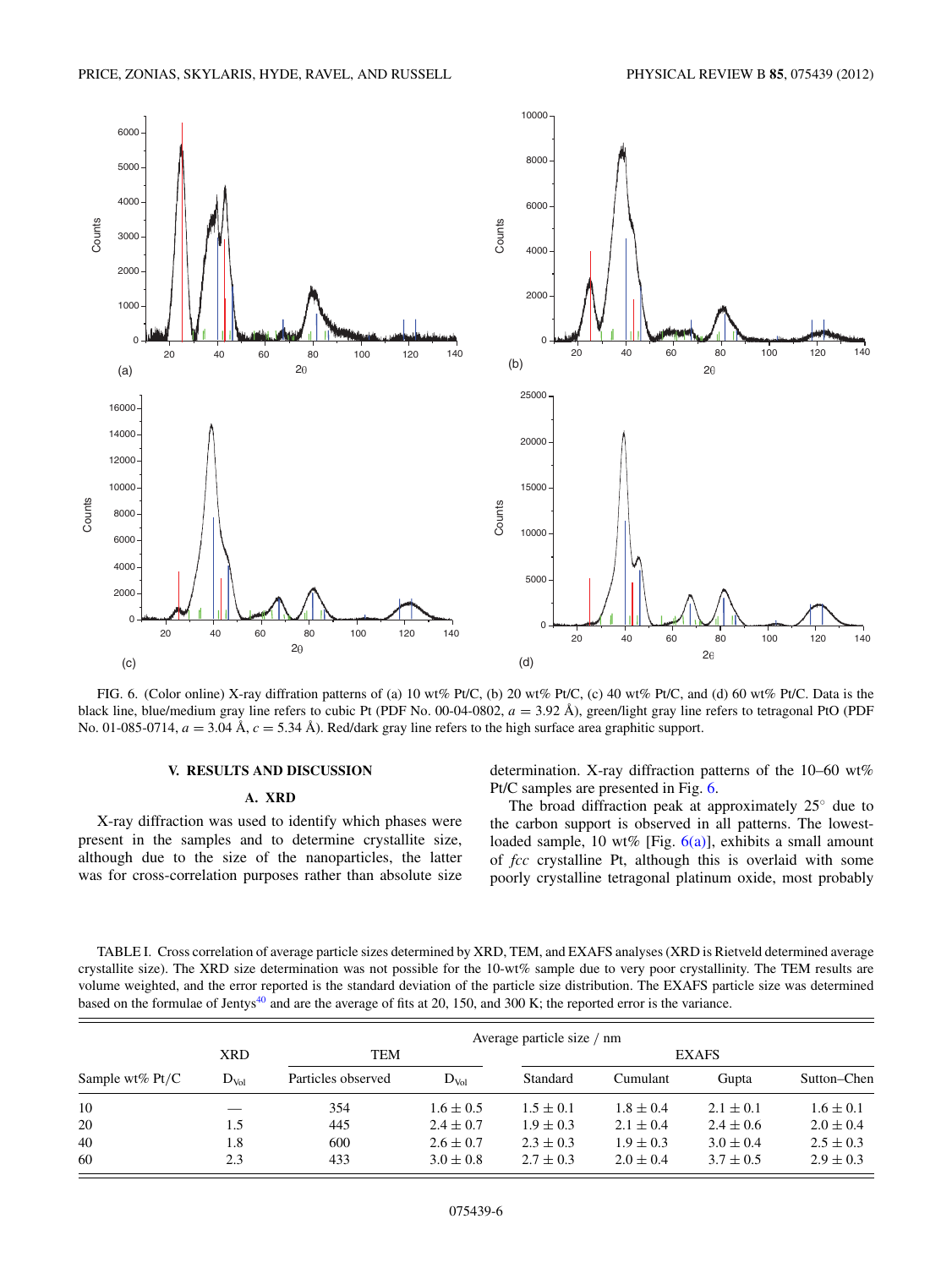<span id="page-6-0"></span>

FIG. 7. Transmission electron microscopy micrographs of (a) 10 wt% Pt/C, (b) 20 wt% Pt/C, (c) 40 wt% Pt/C, and (d) 60 wt% Pt/C. Scale bar is 20 nm; bright field (BF) micrographs at 10 and 20 nm scale were used for the particle size analysis (Fig. [8\)](#page-8-0), with between 350 and 600 particles being sampled. The samples all show the catalyst is well dispersed over the support; the distributions are all narrow, with small numbers of particles measured at either end of the distribution (Table [I\)](#page-5-0). The narrow distribution and even dispersion suggest that the whole of each sample is uniform, which is useful for applying the MD-EXAFS method.

PtO, which remains in these as-prepared, i.e. not H<sub>2</sub>-treated samples. The amount of crystalline Pt is too small to be resolved, and the convolution of the broad diffraction peaks makes crystallite size determination unfeasible, highlighting a limitation of using XRD to characterize very small particles.

As the sample loading is increased to 20 wt% [Fig.  $6(b)$ ], the corresponding slight increase in size is enough to make the poorly crystalline Pt detectable by XRD, with more appreciable amounts detectable for the 40 and 60 wt% samples [Figs.  $6(c)$  and  $6(d)$ , respectively]. The crystallite sizes were determined by a Rietveld analysis using TOPAS V3 software<sup>[42](#page-13-0)</sup> and presented in Table [I.](#page-5-0) In all samples, there is still some poorly defined PtO present.

The presence of the poorly defined oxide phases hinders the calculation of crystallite size, as does the relatively high contribution from the carbon support for the lower-loaded samples. Consequently, all crystallite sizes can only be regarded as approximations rather than absolute values.

### **B. TEM**

Transmission electron microscopy was used to give an indication of the average nanoparticle size and distribution in each sample. Micrographs were taken between 5- and 200-nm resolution; an example micrograph for each sample is given in Fig. 7 below.

In all cases, the error (calculated as standard deviation) is less than a third of the average particle size, a result of the narrow size distribution. Analysis of the distribution from bright field (BF) images is complicated by distinguishing the particles from the carbon support<sup>[43](#page-13-0)</sup> as well as contrast between adjacent particles and overlap between particles in projection.[44](#page-13-0)

### **C. EXAFS**

#### *1. Standard and cumulant approaches*

In the analysis reported here, only the first coordination shell is analyzed. Work is in progress to include higher

TABLE II. Structural parameters for 10–60 wt% Pt/C nanoparticles fit using the standard method at 20, 150, and 300 K, acquired in a reduced  $H_2$  environment at the Pt  $L_{III}$  edge.

| Temperature | $\boldsymbol{N}$ | $\boldsymbol{R}$               | $\sigma^2/\text{\AA}^{-2}$ (x10 <sup>4</sup> ) | $\Delta E_0/eV$ | $R_f$ |
|-------------|------------------|--------------------------------|------------------------------------------------|-----------------|-------|
|             |                  | 10 wt% Pt/C                    |                                                |                 |       |
| 20 K        | $7.89 \pm 0.60$  | $2.74 \pm 0.01$                | $50 \pm 3$                                     | $8.11 \pm 0.70$ | 0.009 |
| 150K        | $7.91 \pm 0.52$  | $2.74 \pm 0.01$                | $61 \pm 3$                                     | $7.62 \pm 0.63$ | 0.009 |
| 300 K       | $8.23 \pm 0.62$  | $2.76 \pm 0.01$                | $71 \pm 1$                                     | $5.63 \pm 0.69$ | 0.017 |
|             |                  | $20 \text{ wt}\% \text{ Pt/C}$ |                                                |                 |       |
| 20 K        | $8.24 \pm 0.56$  | $2.74 \pm 0.01$                | $55 \pm 3$                                     | $7.71 \pm 0.59$ | 0.009 |
| 150K        | $8.41 \pm 0.66$  | $2.74 \pm 0.01$                | $62 \pm 4$                                     | $7.23 \pm 0.72$ | 0.014 |
| 300 K       | $8.88 \pm 0.59$  | $2.76 \pm 0.01$                | $68 \pm 4$                                     | $5.60 \pm 0.62$ | 0.015 |
|             |                  | 40 wt% $Pt/C$                  |                                                |                 |       |
| 20 K        | $9.37 \pm 0.43$  | $2.75 \pm 0.01$                | $35 \pm 1$                                     | $8.72 \pm 0.50$ | 0.004 |
| 150 K       | $8.96 \pm 0.30$  | $2.75 \pm 0.01$                | $46 \pm 1$                                     | $8.14 \pm 0.29$ | 0.002 |
| 300 K       | $8.70 \pm 0.45$  | $2.76 \pm 0.01$                | $62 \pm 3$                                     | $5.46 \pm 0.52$ | 0.010 |
|             |                  | $60$ wt% Pt/C                  |                                                |                 |       |
| 20 K        | $9.64 \pm 0.31$  | $2.75 \pm 0.01$                | $42 \pm 1$                                     | $7.92 \pm 0.29$ | 0.002 |
| 150K        | $9.40 \pm 0.31$  | $2.75 \pm 0.01$                | $46 \pm 1$                                     | $8.43 \pm 0.34$ | 0.002 |
| 300 K       | $9.04 \pm 0.54$  | $2.76 \pm 0.01$                | $59 \pm 3$                                     | $5.79 \pm 0.62$ | 0.010 |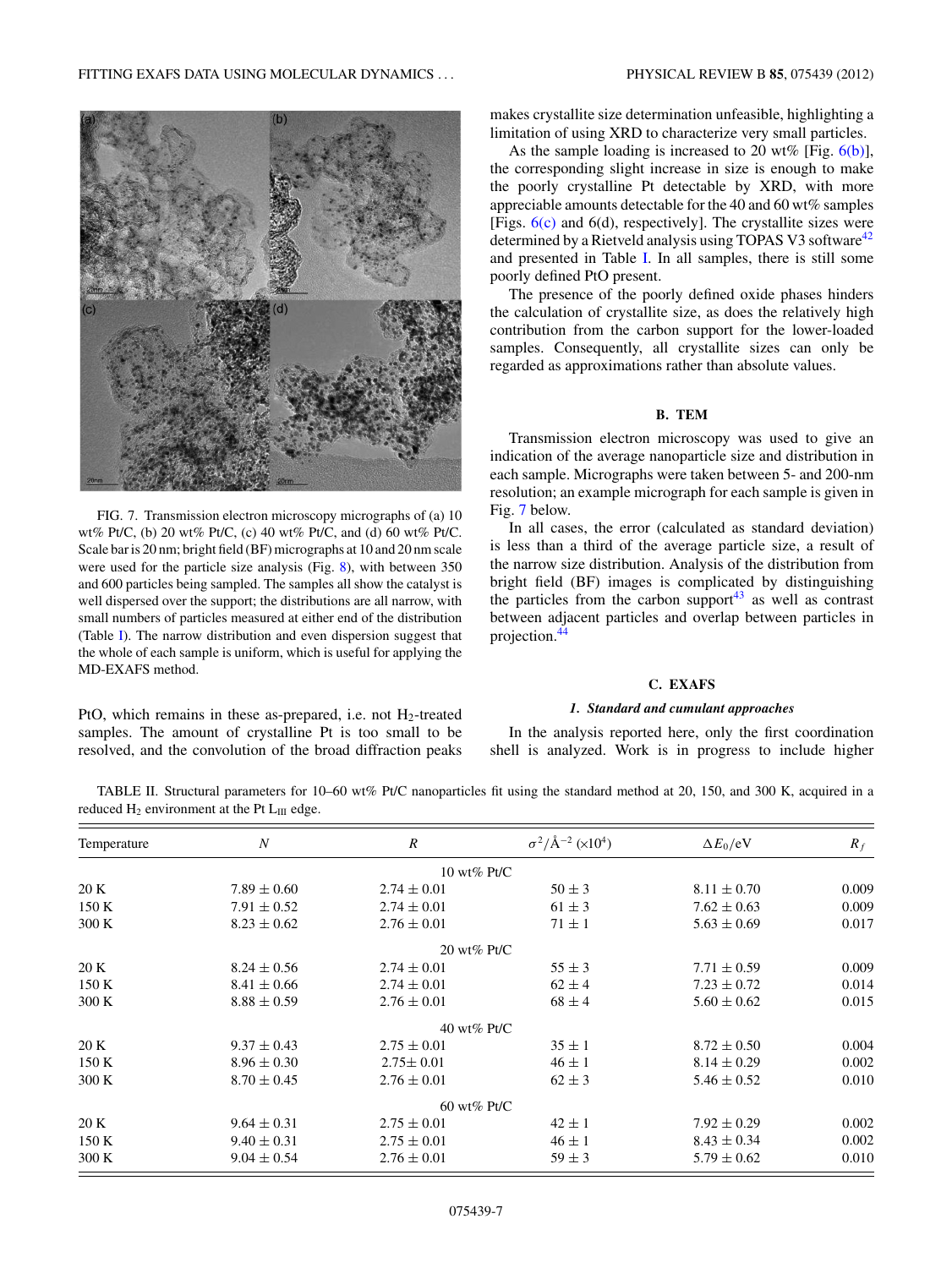| Temperature | $\boldsymbol{N}$ | $R/\text{\AA}$  | $\sigma^2 \times 10^4/\text{\AA}^2$ | $C_3/\AA^3$ (×10 <sup>5</sup> ) | $C_4/\AA^4$ (×10 <sup>6</sup> ) | $\Delta E_0 /$ eV | $R_f$ |
|-------------|------------------|-----------------|-------------------------------------|---------------------------------|---------------------------------|-------------------|-------|
|             |                  |                 | 10 wt% $Pt/C$                       |                                 |                                 |                   |       |
| 20 K        | $8.70 \pm 0.83$  | $2.73 \pm 0.01$ | $61 \pm 9$                          | $-9.5 \pm 5.0$                  | $12.7 \pm 9.9$                  | $6.92 \pm 0.82$   | 0.004 |
| 150K        | $8.76 \pm 0.76$  | $2.73 \pm 0.01$ | $73 + 9$                            | $-8.1 \pm 5.4$                  | $15.1 \pm 10.7$                 | $6.74 \pm 0.72$   | 0.004 |
| 300 K       | $7.61 \pm 0.93$  | $2.76 \pm 0.01$ | $60 \pm 14$                         | $115.8 \pm 9.3$                 | $-13.8 \pm 19.1$                | $6.62 \pm 0.99$   | 0.009 |
|             |                  |                 | $20 \text{ wt}\% \text{ Pt/C}$      |                                 |                                 |                   |       |
| 20 K        | $8.84 \pm 1.10$  | $2.74 \pm 0.01$ | $64 \pm 13$                         | $-2.1 \pm 7.2$                  | $10.3 \pm 14.4$                 | $7.40 \pm 1.03$   | 0.008 |
| 150K        | $9.12 \pm 1.28$  | $2.73 \pm 0.01$ | $73 \pm 15$                         | $-0.6 \pm 9.1$                  | $13.4 \pm 18.1$                 | $7.12 \pm 1.16$   | 0.012 |
| 300 K       | $8.22 \pm 0.89$  | $2.77 \pm 0.01$ | $58 \pm 12$                         | $9.4 \pm 8.0$                   | $-13.2 \pm 16.3$                | $6.40 \pm 0.89$   | 0.007 |
|             |                  |                 | 40 wt% $Pt/C$                       |                                 |                                 |                   |       |
| 20 K        | $8.92 \pm 0.69$  | $2.75 \pm 0.01$ | $31 \pm 6$                          | $-3.9 \pm 3.2$                  | $-4.7 \pm 6.1$                  | $8.05 \pm 0.70$   | 0.002 |
| 150K        | $8.68 \pm 0.57$  | $2.75 \pm 0.01$ | $43 \pm 6$                          | $-0.1 \pm 0.3$                  | $-4.0 \pm 6.5$                  | $8.10 \pm 0.57$   | 0.002 |
| 300 K       | $8.02 \pm 0.68$  | $2.77 \pm 0.01$ | $51 \pm 9$                          | $8.7 \pm 5.5$                   | $-14.0 \pm 11.1$                | $6.48 \pm 0.70$   | 0.004 |
|             |                  |                 | $60$ wt% Pt/C                       |                                 |                                 |                   |       |
| 20 K        | $9.13 \pm 0.52$  | $2.75 \pm 0.01$ | $36 \pm 5$                          | $-0.1 \pm 2.0$                  | $-6.1 \pm 5.3$                  | $7.88 \pm 0.50$   | 0.001 |
| 150K        | $8.82 \pm 0.42$  | $2.75 \pm 0.01$ | $39 \pm 4$                          | $1.6 \pm 2.4$                   | $-1.1 \pm 0.6$                  | $8.64 \pm 0.42$   | 0.001 |
| 300 K       | $8.05 \pm 0.58$  | $2.77 \pm 0.01$ | $44 \pm 8$                          | $7.6 \pm 4.6$                   | $-18.0 \pm 10.4$                | $6.62 \pm 0.61$   | 0.003 |

TABLE III. Structural parameters for 10–60 wt% Pt/C nanoparticles fit using higher cumulants at 20, 150, and 300 K, acquired in a reduced  $H_2$  environment at the Pt  $L_{III}$  edge.

coordination shells and multiple scattering paths in the MD-based EXAFS analysis. The fitted parameters using the standard method are reported in Table  $II$ , and those using the higher cumulant approach in Table III. The cumulant approach uses the standard approach as the basis for the fit, with the third and fourth cumulants as additional parameters. The *Rf* reported in the Tables [II](#page-6-0) and III is defined in Eq.  $(6)$ .

$$
R_f = \frac{\sum_i (\text{data}_i - \text{fit}_i)^2}{\sum_i (\text{data}_i^2)}.
$$
 (6)

The  $R_f$  is the sum of the square of the difference between the data and the fit at each data point divided by the sum of the square of the data at each data point, representing the mean square misfit between the data and the fit in both the imaginary and real parts of the Fourier transform.<sup>45</sup>

Initially, looking at the quality of fit, the cumulant method appears to improve on the standard method as the  $R_f$  values are lower in most cases; however, this would be expected on the addition of more variables to the fit. Of more importance is whether the values are physically reasonable and how they compare with what is already known about the sample through other characterization techniques.

The trends in coordination number and disorder for the cumulant analysis (Table III) are less clear than those for standard analysis of the first coordination shell (Table [II\)](#page-6-0). One cause of this is the inclusion of the fourth cumulant *C*4. In the majority of fits,  $C_4$  is negative and resulting in a flattening of the EXAFS signal [Eq.  $(5)$ , Fig.  $1(b)$ ], a corresponding decrease in the apparent coordination number for all the samples, and an irregular temperature dependence of the disorder for the smaller two. Consequently, the particle size determined by the cumulant method differs from the standard method (Table [I\)](#page-5-0). The third cumulant  $C_3$  increases with increasing measurement temperature as expected, although the increase is not linear and has large errors associated with it. Here,  $C_3$  is correlated with bond length, such that including a large positive  $C_3$  results in a longer measured bond length, while a negative  $C_3$  results in a shorter bond length.<sup>7</sup> While the bond distances reported in Table III are reasonable, the consistency of the bond lengths obtained are not in good agreement with the large variation of  $C_3$ . Overall, the addition of  $C_3$  and  $C_4$  terms to the fit provide inconsistent results (Table III) in that the results no longer follow the trends in particle size observed by XRD, TEM, and the standard EXAFS analysis (Table [I\)](#page-5-0).

In addition to a worse cross correlation with the TEM and XRD data, the cumulant approach has several limitations. Cumulant expansions are only accurate at low *k* values, as they diverge with increasing  $k$  values.<sup>[11](#page-12-0)</sup> However, the lowest  $k$  data is inherently missing in EXAFS.<sup>[46](#page-13-0)</sup> This creates a particular problem for cumulant expansion analysis of heavier metal nanoparticles, such as the Pt series in this work, where the quality of structural information increases with useable *k* range. Cumulant expansions can work very well for the first coordination shell, but are limited as they break down when applied to higher coordination shells, as they cannot easily be applied to multiple scattering effects nor to systems with mixed coordination shells.<sup>10,11</sup> Thus, for systems with high structural disorder, when more structural information is needed beyond the first shell and when more than one element is present in the nearest coordination shell, another means is needed to account for the disorder.

#### *2. Application of MD to EXAFS*

The RDF data was extracted from the Pt simulations run at 20, 150, and 300 K (simulation temperatures corresponding to the EXAFS experimental conditions), and that for the first shell is plotted in Fig. [9.](#page-9-0)

Each permutation of experimental temperature, MD simulation size, and MD temperature was tried during the EXAFS analysis; the best fit results are in Table [IV](#page-9-0) below. The 300 K simulations could not be fit to the data at all. As previously reported, $34$  the higher-temperature simulations overestimate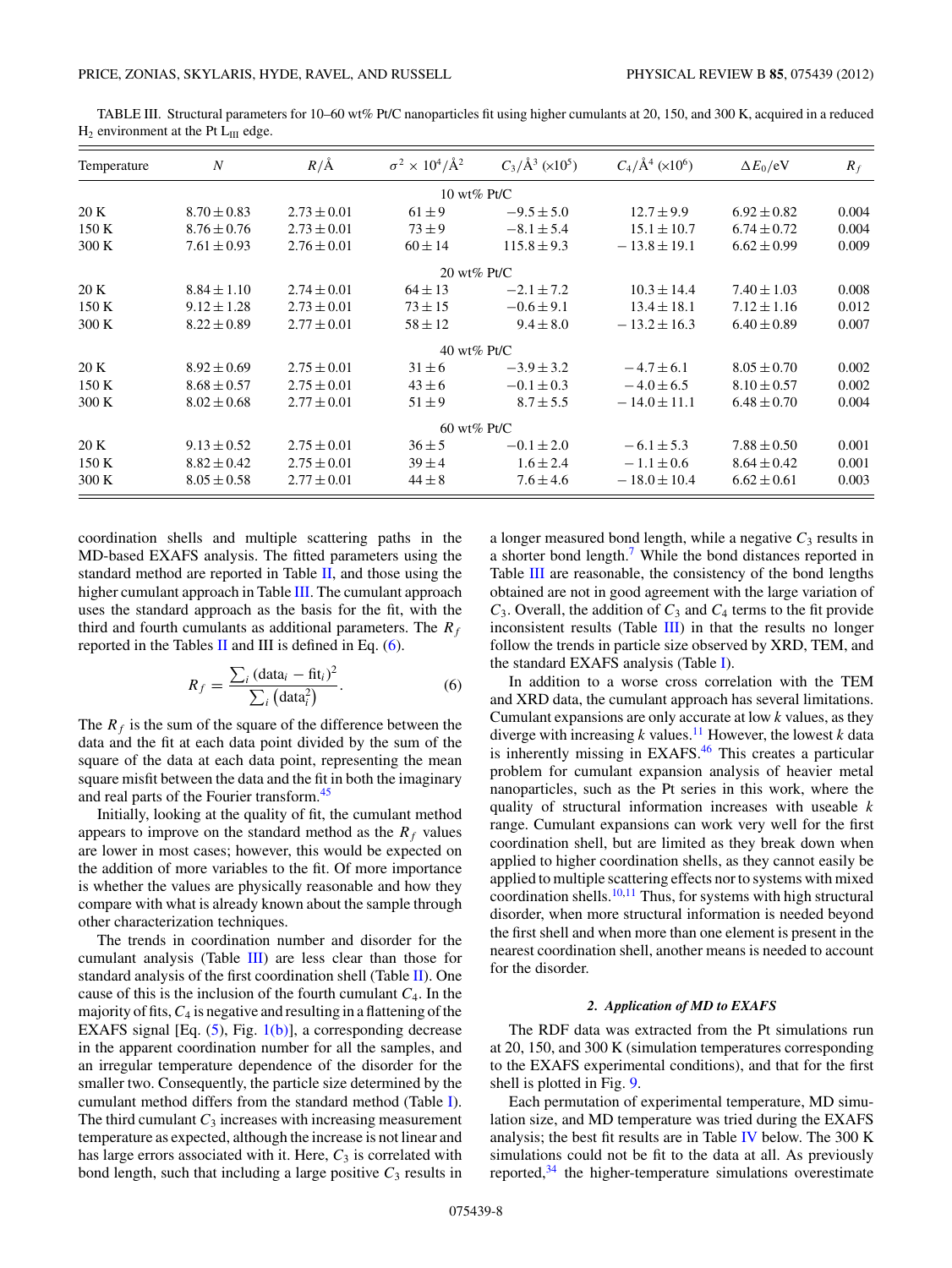<span id="page-8-0"></span>

FIG. 8. (Color online) Particle size distribution determined by TEM of (a) 10 wt% Pt/C, (b) 20 wt% Pt/C, (c) 40 wt% Pt/C, and (d) 60 wt% Pt/C.

the disorder, requiring a negative  $\sigma^2$  term to fit the data. Given this excessive disorder in the simulation, these results were discounted. Simulations run at 150 K were fit to data at 150 and 300 K within the same error as the 20 K simulation (data not reported here). The smallest (55 atom) and largest (767 atom) simulated clusters had disorder that was too high and too low, respectively, and these too failed to give physically realistic fits to the data. All best-reported fits are to the 381-atom cluster unless otherwise stated. Example fits for the 40 wt% Pt/C to the standard and MD models are included in Fig. [10.](#page-10-0) The fits for the 10, 20, and 60 wt% Pt/C are included in the supplementary material (Figs.  $S1-S3$ ).<sup>47</sup>

The Sutton–Chen potential gave the best quality of fit and the Gupta potential an inferior quality of fit (Fig. [11\)](#page-10-0) when compared with the standard fitting approach. This is attributed to the narrower distribution of bond lengths modeled by the Sutton–Chen potential; although the distribution still included a significant low-*R* shoulder in the RDF due to surface contraction. The use of molecular dynamic simulations to fit real experimental data provides an improved fitting model as well as a measureable metric for evaluating the quality of a particular MD simulation or potential at replicating

nanoparticle behavior, bearing in mind the empirical potentials used in this work were designed to model bulk metal behavior.

As shown in the plots in both *k* and *R* space (supplementary material Fig.  $S4$ ,  $47$  there are no great differences between the fits using the two MD potentials. However, we conclude that the Sutton–Chen potential is superior to the Gupta potential in this case because of the consistently smaller *R* factors and the generally smaller error bars. Thus, all the further results reported below will employ the Sutton–Chen potential.

Although the MD simulations provide an improved input for EXAFS analysis, resulting in a better-fitting model, they do not completely account for all the structural and thermal (dynamic) disorder present in the measurements. The failure to accurately account for the disorder in an EXAFS measurement can lead to a reduction in the coordination number measured compared with its true value. The disorder required to fit the EXAFS using the standard approach is equivalent to the disorder required using the MD approach added to the disorder contained in the MD simulation. The additional disorder term was required for the MD fit, as it is unlikely that any of the nanoparticles are the perfect spheres modeled, nor are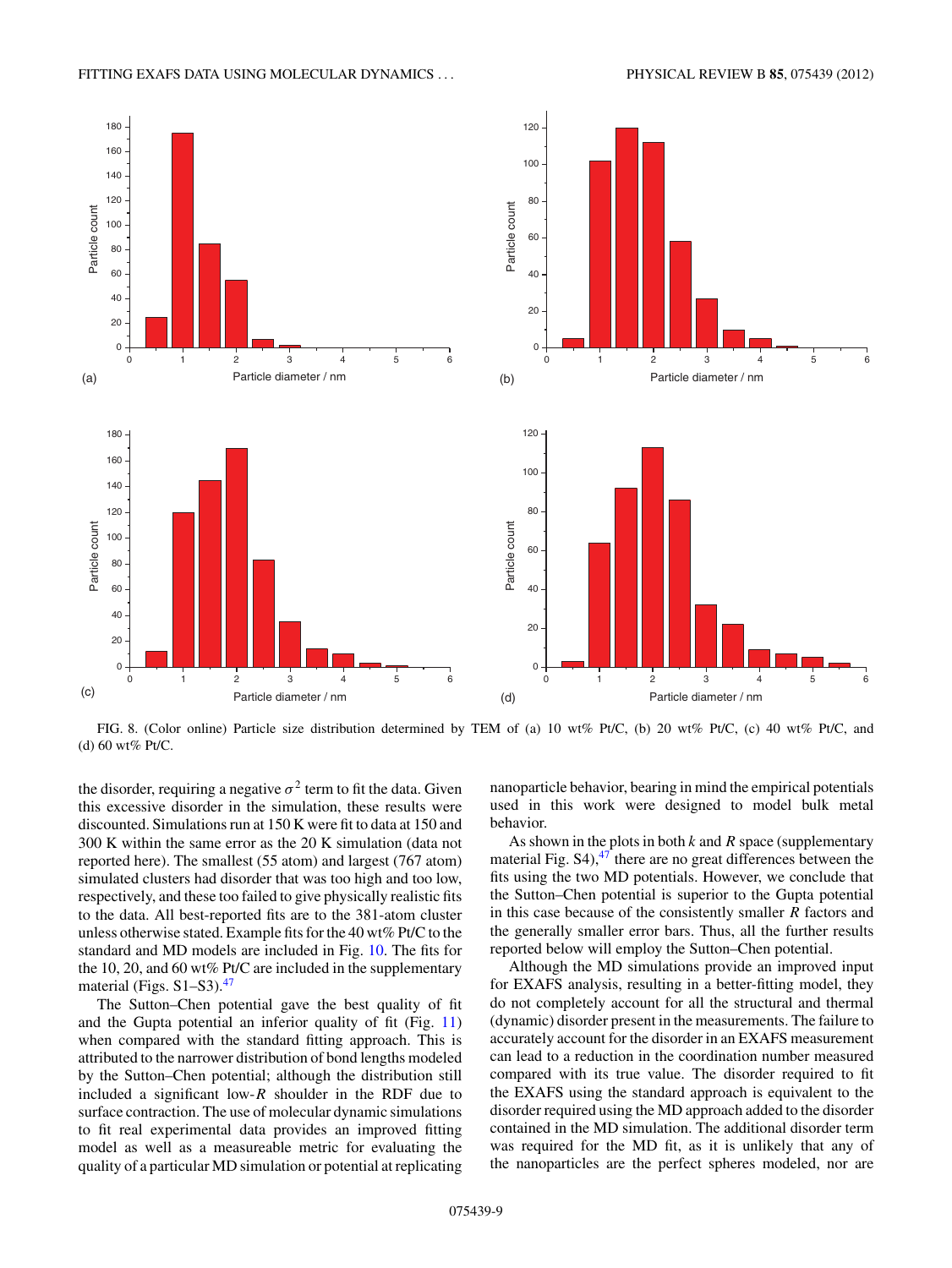<span id="page-9-0"></span>

FIG. 9. First shell RDFs at 20 K for 55-atom  $(\cdots)$ , 177-atom  $(- - -)$ , 381-atom  $(-)$ , and 767-atom  $(- - \cdot)$  spherical Pt nanoparticles taken from MD simulations run using the Sutton–Chen potential.

they all of uniform size; and therefore the disorder contained in the simulations is not representative of the real sample. Accounting for this by including an additional  $\sigma^2$  parameter resulted in a further improvement to the fit results, producing consistently larger coordination numbers from the MD method than fits using the standard method at all the temperatures considered.

The magnitude of the increase in the coordination number was small and within the generally accepted error limits<sup>16</sup> for coordination number determination. The coordination numbers determined from the MD fits were converted into estimated average particle sizes, and these are reported in Table [I](#page-5-0) alongside those from the standard fit for comparison. The MD method provides a more accurate fitting model than the standard method; while the coordination numbers and the derived particle sizes overlap within their error bars (Table [I\)](#page-5-0), the MD method consistently gives larger coordination numbers over all the fits, with proportionately smaller errors and improved qualities  $(R_f)$  of fits over all samples and temperatures measured. When compared with TEM measurements, the MD

TABLE IV. Structural parameters for 10–60 wt% Pt/C nanoparticles fit using the MD method at 20, 150, and 300 K, acquired in a reduced  $H_2$  environment at the Pt  $L_{III}$  edge.

| Temperature | Fitting method           | $\boldsymbol{N}$ | $\alpha^{\rm b}$   | $\sigma^2/\text{\AA}^{-2}$ (x10 <sup>4</sup> ) | $\Delta E_0 /$ eV | $R_f$ |
|-------------|--------------------------|------------------|--------------------|------------------------------------------------|-------------------|-------|
|             |                          |                  | $10$ wt% Pt/C      |                                                |                   |       |
| 20 K        | Gupta <sup>a</sup>       | $8.98 \pm 0.39$  | $-0.002 \pm 0.001$ | $31 \pm 2$                                     | $7.39 \pm 0.28$   | 0.004 |
|             | Sutton-Chen <sup>a</sup> | $8.08 \pm 0.44$  | $0.002 \pm 0.001$  | $35 \pm 2$                                     | $7.58 \pm 0.46$   | 0.005 |
| 150 K       | Gupta <sup>a</sup>       | $8.85 \pm 0.39$  | $-0.003 \pm 0.001$ | $41 \pm 2$                                     | $6.20 \pm 0.40$   | 0.004 |
|             | Sutton-Chen <sup>a</sup> | $8.02 \pm 0.29$  | $0.001 \pm 0.001$  | $44 \pm 2$                                     | $7.23 \pm 0.51$   | 0.004 |
| 300 K       | Gupta                    | $8.67 \pm 0.85$  | $0.002 \pm 0.002$  | $54 \pm 6$                                     | $5.01 \pm 0.80$   | 0.023 |
|             | Sutton-Chen              | $8.31 \pm 0.75$  | $0.005 \pm 0.001$  | $60 \pm 5$                                     | $5.41 \pm 0.66$   | 0.015 |
|             |                          |                  | $20$ wt% Pt/C      |                                                |                   |       |
| 20 K        | Gupta                    | $8.64 \pm 0.56$  | $-0.004 \pm 0.001$ | $38 \pm 3$                                     | $6.90 \pm 0.62$   | 0.010 |
|             | Sutton-Chen              | $8.35 \pm 0.54$  | $-0.001 \pm 0.001$ | $45 \pm 3$                                     | $7.51 \pm 0.56$   | 0.008 |
| 150 K       | Gupta                    | $8.88 \pm 0.67$  | $-0.006 \pm 0.001$ | $45 \pm 4$                                     | $6.62 \pm 0.74$   | 0.015 |
|             | Sutton-Chen              | $8.53 \pm 0.65$  | $-0.003 \pm 0.001$ | $52 \pm 4$                                     | $7.05 \pm 0.68$   | 0.010 |
| 300 K       | Gupta                    | $9.67 \pm 1.25$  | $0.004 \pm 0.002$  | $52 \pm 6$                                     | $4.51 \pm 1.01$   | 0.016 |
|             | Sutton-Chen              | $9.15 \pm 0.63$  | $0.007 \pm 0.001$  | $58 \pm 3$                                     | $4.96 \pm 0.63$   | 0.010 |
|             |                          |                  | 40 wt% Pt/C        |                                                |                   |       |
| 20 K        | Gupta                    | $10.02 \pm 0.58$ | $0.000 \pm 0.000$  | $19 \pm 2$                                     | $7.41 \pm 0.62$   | 0.005 |
|             | Sutton-Chen              | $9.52 \pm 0.39$  | $0.003 \pm 0.001$  | $25 \pm 1$                                     | $8.33 \pm 0.37$   | 0.003 |
| 150 K       | Gupta                    | $9.45 \pm 0.55$  | $-0.001 \pm 0.001$ | $29 \pm 2$                                     | $7.14 \pm 0.53$   | 0.003 |
|             | Sutton-Chen              | $9.08 \pm 0.34$  | $0.002 \pm 0.001$  | $36 \pm 1$                                     | $7.88 \pm 0.35$   | 0.002 |
| 300 K       | Gupta                    | $9.56 \pm 1.27$  | $0.002 \pm 0.002$  | $46 \pm 6$                                     | $4.66 \pm 1.20$   | 0.014 |
|             | Sutton-Chen              | $9.02 \pm 0.65$  | $0.005 \pm 0.001$  | $52 \pm 3$                                     | $5.34 \pm 0.63$   | 0.009 |
|             |                          |                  | $60$ wt% Pt/C      |                                                |                   |       |
| 20 K        | Gupta                    | $10.46 \pm 0.79$ | $-0.001 \pm 0.001$ | $26 \pm 3$                                     | $6.72 \pm 0.73$   | 0.003 |
|             | Sutton-Chen              | $9.85 \pm 0.40$  | $0.003 \pm 0.001$  | $31 \pm 1$                                     | $7.49 \pm 0.44$   | 0.001 |
| 150 K       | Gupta                    | $9.91 \pm 0.68$  | $-0.001 \pm 0.001$ | $29 \pm 3$                                     | $7.36 \pm 0.67$   | 0.009 |
|             | Sutton-Chen              | $9.60 \pm 0.44$  | $0.003 \pm 0.001$  | $36 \pm 2$                                     | $8.10 \pm 0.41$   | 0.002 |
| 300 K       | Gupta                    | $9.96 \pm 1.31$  | $0.003 \pm 0.002$  | $43 \pm 6$                                     | $4.81 \pm 1.23$   | 0.015 |
|             | Sutton-Chen              | $9.36 \pm 0.68$  | $0.007 \pm 0.001$  | $49 \pm 3$                                     | $5.39 \pm 0.62$   | 0.009 |

a<sup>177</sup>-atom cluster provided best fit.

bA path length correction term (linear expansion coefficient *α*) was used as a fitting parameter for the MD input as well as the standard input. The very large number of paths contained in the MD input would make tabulated results of fitted bond lengths unwieldy, and as such, the linear expansion coefficient is reported instead of the fitted bond length. For example, an *α* of 0.003 moves the peak of the first shell distribution from 2.753 to 2.761 Å for the 381-atom cluster and from 2.746 to 2.754 Å for the 177-atom cluster (using the Sutton–Chen potential).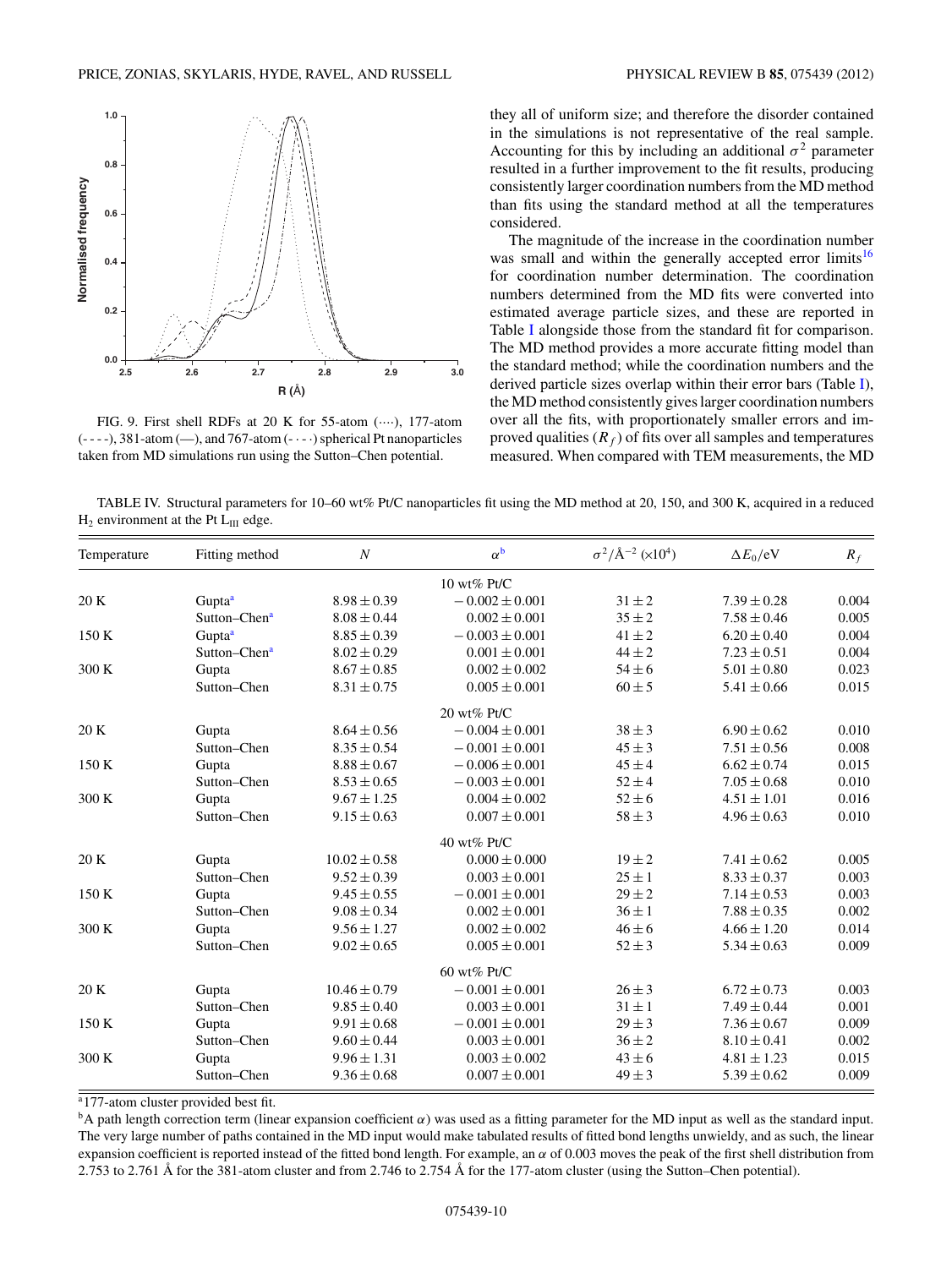<span id="page-10-0"></span>

FIG. 10. (Color online) Here,  $k^2$ -weighted experimental data (black) and fit to standard (red/dark gray) and Sutton–Chen (blue/gray dashed) potentials, along with  $k^2$ -weighted magnitude and real Fourier transform for 40 wt% Pt/C at (a) 20 K, (b) 150 K, and (c) 300 K. The similarities in the visual fit are such that the two lines overlay.

approach gives a better agreement with regards to particle size, further illustrating the benefits of the MD approach compared to using theoretical models based on bulk samples when analyzing the EXAFS of nanoparticles.

One interesting observation for the 10 wt% Pt/C sample at 20 and 150 K was that the smaller 177-atom simulation provided a better fit than the 381-atom simulation. This simulation output (177 atoms) contained a greater degree of disorder than the larger simulation outputs. The difference between the fitted disorder using the MD simulation (vs the standard method) was larger for these two measurements than all the others, yet the sum of the disorder within the MD simulation and the  $\sigma^2$  required for the fit was equivalent to that of the standard fit. This is a validation of the MD method, with the smaller more disordered particles being fit best by



FIG. 11. (Color online) Comparison of quality of fit  $(R_f)$  to the first coordination shell between the standard fitting approach (black) and the applied molecular dynamic approaches; Gupta (red/dark gray) and Sutton–Chen (blue/gray). Fit is of simulation at 20 K to experimental data measured at 20 K.

smaller, more disordered simulations and larger particles fit best by equivalently sized simulations. Also an encouraging result is that the sizes of MD simulation that provides the best fit for each particle size are in reasonable agreement with the TEM-derived average particle sizes.

## *3. Effect of histogram bin size*

To understand whether the improved fit is more dependent on an increased number of scattering paths to parameterize the fit (i.e. the number of bins) or the location of the bins (i.e. the specific shape of the RDF brought about by differently sized simulated nanoparticles), the MD output histogram was rebinned. The initial set of simulations consisted of  $0.0065 \text{ Å}$ 



FIG. 12. (Color online) Radial distribution functions based on different histogram bin sizes; standard method (single bin) = black line; 0.065-Å bin size = red/dark gray line, 0.0065-Å bin size = green/light gray line;  $0.00065 - \text{\AA}$  bin size = blue/medium gray line. The similarity of the lines for the two smallest bin sizes is such that they cannot be distinguished from one another.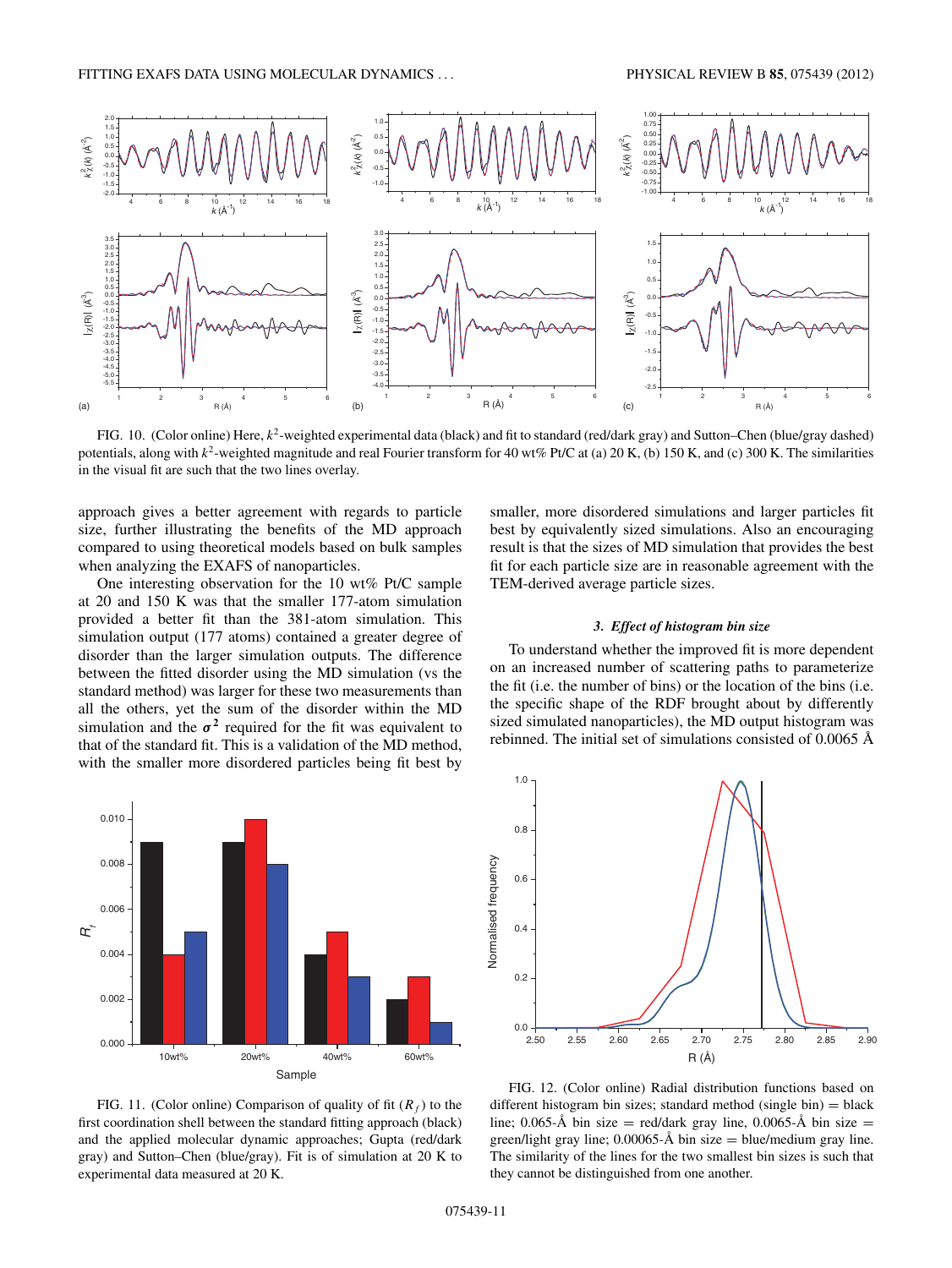

FIG. 13. (Color online) (a) Here,  $k^2$ -weighted experimental data and (b)  $k^2$ -weighted magnitude and real Fourier transform for 40 wt% Pt/C at 20 K. Experimental data (black) fit to differing histogram bin sizes generated by Sutton–Chen potential;  $data = black$  line; standard  $(single bin) = red/dark gray line; 0.065-A bin size = green-light gray$ line,  $0.0065-\text{\AA}$  bin size = blue/medium gray line; 0.00065- $\text{\AA}$  bin  $size = orange/lightest gray line$ . The similarity of the lines for each different fit is such that they cannot be distinguished from one another.

bin widths, giving a total of 1000 bins up to 6.5 Å, i.e. up to and including the fourth nearest neighbor. This radial distance was chosen with the longer-term goal of including multiple scattering effects in the MD fits. By fitting every permutation of RDF to experimental temperature, the effect of scattering path location and intensity was investigated, the results having already been discussed. To investigate the effect of the number of bins on the fit, the RDF histogram was rebinned with one order of magnitude more and less scattering paths, i.e. 100 total bins of 0.065 Å width and 10000 of 0.00065 Å width, respectively. The standard EXAFS fitting procedure, based on an *fcc* lattice, defines a single distance and thus only one scattering path for the first nearest neighbor; it can therefore be thought of as a histogram consisting of a single bin.

Figure [12](#page-10-0) shows how the histogram with the largest bin size has poorer spatial resolution, jumping roughly from bin to bin instead of the smooth variations observed for the 0.0065 and  $0.00065$ - $\AA$  bin histograms. There is no visible difference in either plot  $(k \text{ or } R)$  of the fits using different bin widths (Fig. 13), as with using different potentials, but it is the quality of fit and evaluated parameters that indicate which model is best (Table V). The coarse distribution provides the best first-shell fit to the data. The MD fit converges with a relatively modest bin size, as the fits using  $0.0065$ - and  $0.00065$ - $\AA$ histogram bin widths produce numerically identical results and identical errors. A truer test of the effect of the number of histogram bins will be when more nearest neighbor shells are added to the fit and multiple scattering contributions included.

The change in quality of fit is marginal as a function of bin size, as are the differences in all parameters, bar the coordination number, which shows a small increase for the smallest bin sizes. Bearing in mind the cross correlation with TEM, the simulations resulting in the larger coordination numbers appear more physically reasonable at this stage, although the differences are within error values, so no firm conclusion can be drawn until higher coordination shells are included in the MD fit.

### **VI. CONCLUSIONS**

The focus of this paper has been to take on some of the more interesting challenges facing the analysis of EXAFS data for nanoparticles by combining molecular dynamic simulations with real experimental data. The contraction of the surface layer and anisotropic disorder of the surface atoms (brought about by their reduced coordination) were modeled using semiempirical potentials and the results successfully applied.

A full set of characterization data is included in Table [I](#page-5-0) for cross-correlation purposes. The limitations of the highercumulant approach to fitting nanoparticles have been exposed for systems with these high levels of structural disorder, as is exhibited in the lack of trend in average particle diameter.

The use of MD to include anharmonic structural disorder in the EXAFS fit results in a larger average particle size that is in better agreement with TEM data than the standard approach. The new approach detailed in this paper has shown promise. Extending the analysis to higher coordination shells would provide much more structural information. Work is in progress to extend this histogram approach both to higher shells and to three-body correlations incorporating the contributions from multiple-scattering paths.

TABLE V. Effect of bin size on structural parameters for 20 wt% Pt/C nanoparticles at 20 K, acquired in a reduced  $H_2$  environment at the Pt L<sub>III</sub> edge.

| Number of bins         | N               | α                    | $\sigma^2/\AA^{-2}$ (x10 <sup>4</sup> ) | $\Delta E_0 /$ eV | R,     |
|------------------------|-----------------|----------------------|-----------------------------------------|-------------------|--------|
| Standard               | $9.32 \pm 0.42$ | $-0.0068 \pm 0.0006$ | $35 \pm 1$                              | $8.66 \pm 0.45$   | 0.0028 |
| $100 \,\mathrm{bin}$   | $9.40 \pm 0.37$ | $0.0041 \pm 0.0005$  | $22 \pm 1$                              | $8.39 \pm 0.40$   | 0.0023 |
| 1000 bin               | $9.52 \pm 0.39$ | $0.0037 \pm 0.0005$  | $25 \pm 1$                              | $8.26 \pm 0.41$   | 0.0025 |
| $10000 \,\mathrm{bin}$ | $9.52 \pm 0.39$ | $0.0037 \pm 0.0005$  | $25 \pm 1$                              | $8.26 \pm 0.41$   | 0.0025 |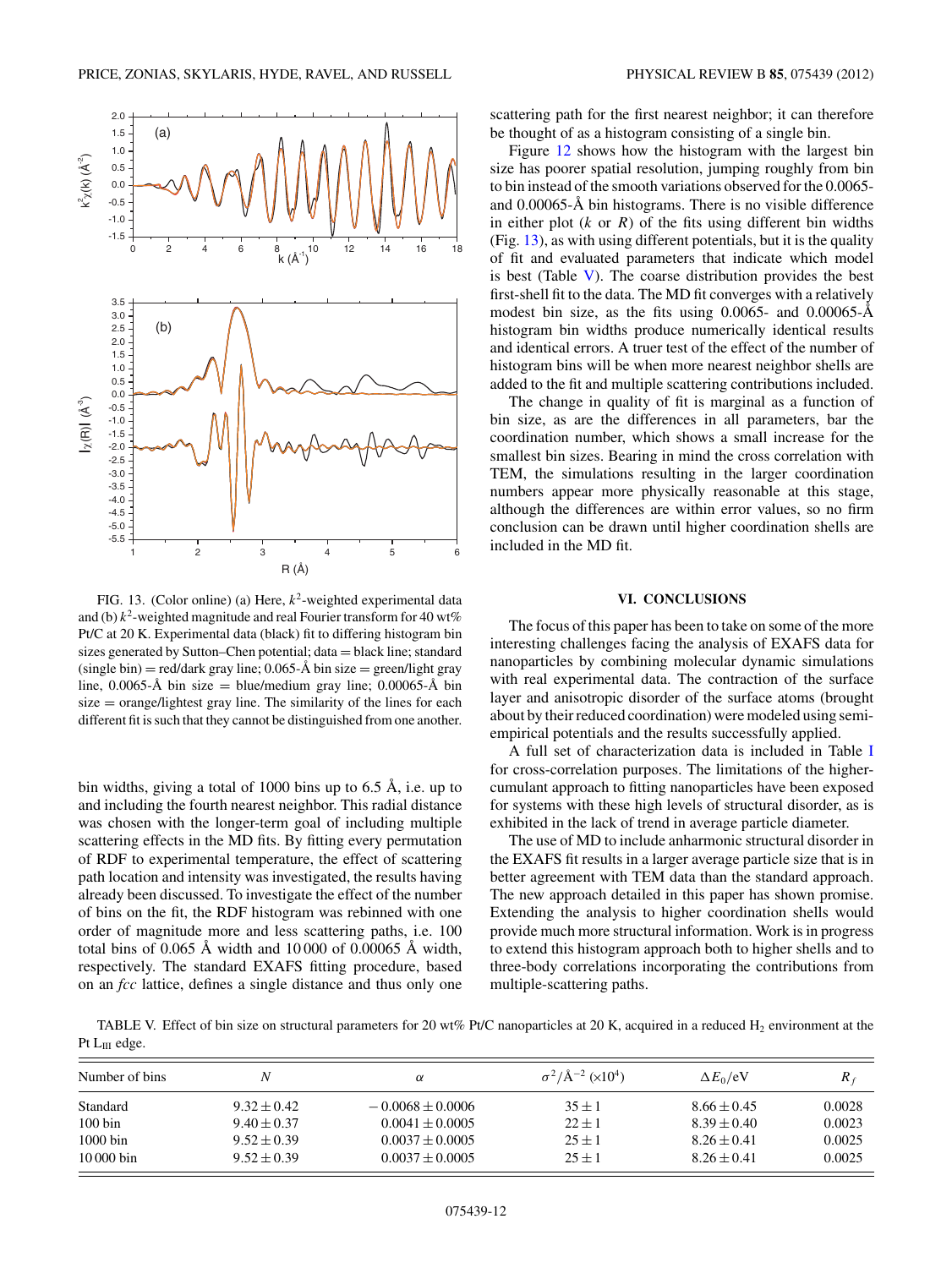<span id="page-12-0"></span>The assumption of an unsupported spherical geometry is one limitation of the MD approach in its current form, as it can impose limitations on the relationship between coordination numbers in neighboring coordination shells. This would likely become more apparent when extending the fit beyond the first nearest neighbor and leads on to the next stage that could be attempted: modeling nanoparticles of other possible geometries, such as icosahedral, cuboctahedral, or hemispherical; including a support in the simulations; and using the output from these expanded MD simulations for the EXAFS fit. Different geometries of nanoparticles have been simulated in many earlier studies $48-50$  and the structural properties investigated. Similarly, the different ratios between coordination shells have been investigated and the likely consequences this would have on the  $EXAFS$ ;  $21,41$  $21,41$ however, these studies have still assumed that each shell can be represented by a single bond length and a disorder term corresponding to a Gaussian distribution.

Determination of particle morphology from EXAFS would be indicated by an improved goodness of fit to the MD output from particular geometry, e.g. cuboctahedral. While there are means of estimating particle morphology from EXAFS already from the population of the nearest neighbor coordination shells, $40,51$  the errors reported for higher coordination shells are such that this method would not stand up by itself.

The analysis in this paper has been limited to the signal from the first coordination shell. The methodology presented for single scattering analysis is easily extended to higher coordination shells. However, consideration of higher shells requires a treatment of multiple scattering paths, particularly the various collinear contributing spectral weight at the same distance as the single scattering path from the fourth coordination shell. Handling such multiple-scattering contributions within the context of the MD trajectories will be discussed in a future paper.

Although this paper presents an analysis of the EXAFS from monoatomic nanoparticles using the results of an MD calculation, the methodology is readily extensible, both to other materials and to other theories. The only aspect of the MD calculations used in this analysis was the listing of Cartesian coordinates of the atomic cluster at each time step. Any theory that provides a similar listing of Cartesian coordinates at one or more time points can be used as the input to this analytic approach. From the list of Cartesian coordinates, we extracted all Pt-Pt distances within a specified range of distances. To extend this approach to polyatomic clusters, we need only filter by scatterer species as well as by distance to construct histogram representations of the partial pair distributions about the absorbing atom. Thus, the analytic approach presented here is broadly applicable. Any theory with structural output can be tested for consistency with measured EXAFS data using this approach.

### **ACKNOWLEDGMENTS**

The authors acknowledge the EPSRC and Johnson Matthey for funding and would like to thank Brian Theobald and Don Ozkaya of Johnson Matthey Technology Centre, Sonning Common for supplying the catalysts samples and for TEM measurements and analysis. The authors would also like to gratefully acknowledge Gopinathan Sankar for useful discussions regarding the cumulant expansion method. N.Z. would like to thank the Southampton Nanoforum for a PhD studentship. C.K.S would like to thank the Royal Society for a University Research Fellowship. Use of the National Synchrotron Light Source, Brookhaven National Laboratory, was supported by the US Department of Energy, Office of Science, Office of Basic Energy Sciences, under Contract No. DE-AC02-98CH10886.

- \* Corresponding authors: National Institute of Standards and Technology, 100 Bureau Drive MS 8520, Gaithersburg MD 20899, USA; bravel@bnl.gov
- † Dept. of Chemistry, University of Southampton, Highfield, Southampton SO17 1BJ, United Kingdom; a.e.russell@soton.ac.uk 1T. Shido and R. Prins, [J. Phys. Chem. B](http://dx.doi.org/10.1021/jp982322j) **102**, 8426 (1998).
- 2B. S. Clausen, L. Grabaek, H. Topsoe, L. B. Hansen, P. Stoltze, J. K. Norskov, and O. H. Nielsen, J. Catal. **141**[, 368 \(1993\).](http://dx.doi.org/10.1006/jcat.1993.1147)
- 3B. S. Clausen, H. Topsøe, L. B. Hansen, P. Stoltze, and J. K. Nørskov, [Catalysis Today](http://dx.doi.org/10.1016/0920-5861(94)80033-2) **21**, 49 (1994).
- 4E. Curis and S. Benazeth, [J. Synchrotron Radiat.](http://dx.doi.org/10.1107/S0909049504032261) **12**, 361 [\(2005\).](http://dx.doi.org/10.1107/S0909049504032261)
- 5S. Calvin, S. X. Luo, C. Caragianis-Broadbridge, J. K. McGuinness, E. Anderson, A. Lehman, K. H. Wee, S. A. Morrison, and L. K. Kurihara, [Appl. Phys. Lett.](http://dx.doi.org/10.1063/1.2137872) **87**, 233102 (2005).
- 6Y. Sun, A. I. Frenkel, R. Isseroff, C. Shonbrun, M. Forman, K. Shin, T. Koga, H. White, L. Zhang, Y. Zhu, M. H. Rafailovich, and J. C. Sokolov, Langmuir **22**[, 807 \(2006\).](http://dx.doi.org/10.1021/la052686k)
- ${}^{7}E$ . Bus, J. T. Miller, A. J. Kropf, R. Prins, and J. A. van Bokhoven, [Phys. Chem. Chem. Phys.](http://dx.doi.org/10.1039/b605248g) **8**, 3248 (2006).
- 8P. Fornasini, F. Monti, and A. Sanson, [J. Synchrotron Radiat.](http://dx.doi.org/10.1107/S0909049501014923) **8**, [1214 \(2001\).](http://dx.doi.org/10.1107/S0909049501014923)
- 9M. Bauer and H. Bertagnolli, [J. Phys. Chem. B](http://dx.doi.org/10.1021/jp076386i) **111**, 13756 [\(2007\).](http://dx.doi.org/10.1021/jp076386i)
- 10G. Dalba and P. Fornasini, [J. Synchrotron Radiat.](http://dx.doi.org/10.1107/S0909049597006900) **4**, 243 (1997).
- 11K. A. Daly and J. E. Penner-Hahn, [J. Synchrotron Radiat.](http://dx.doi.org/10.1107/S0909049598004336) **5**, 1383 [\(1998\).](http://dx.doi.org/10.1107/S0909049598004336)
- 12M. R. Martin and G. A. Somorjai, Phys. Rev. B **7**[, 3607 \(1973\).](http://dx.doi.org/10.1103/PhysRevB.7.3607)
- 13W. J. Huang, R. Sun, J. Tao, L. D. Menard, R. G. Nuzzo, and J. M. Zuo, Nat. Mater. **7**[, 308 \(2008\).](http://dx.doi.org/10.1038/nmat2132)
- 14R. Smoluchowski, Phys. Rev. **60**[, 661 \(1941\).](http://dx.doi.org/10.1103/PhysRev.60.661)
- 15L. Pauling, [J. Am. Chem. Soc.](http://dx.doi.org/10.1021/ja01195a024) **69**, 542 (1947).
- 16M. Vaarkamp, [Catalysis Today](http://dx.doi.org/10.1016/S0920-5861(97)00111-9) **39**, 271 (1998).
- 17B. S. Clausen, H. Topsoe, L. B. Hansen, P. Stoltze, and J. K. Norskov, Jpn. J. Appl. Phys. **32**, 95 (1993).
- 18G. Bunker, [Nucl. Instrum. Methods](http://dx.doi.org/10.1016/0167-5087(83)90655-5) **207**, 437 (1983).
- 19E. C. Marques, D. R. Sandstrom, F. W. Lytle, and R. B. Greegor, [J. Chem. Phys.](http://dx.doi.org/10.1063/1.443914) **77**, 1027 (1982).
- 20R. B. Greegor and F. W. Lytle, J. Catal. **63**[, 476 \(1980\).](http://dx.doi.org/10.1016/0021-9517(80)90102-5)
- 21A. I. Frenkel, [Z. Kristallogr.](http://dx.doi.org/10.1524/zkri.2007.222.11.605) **222**, 605 (2007).